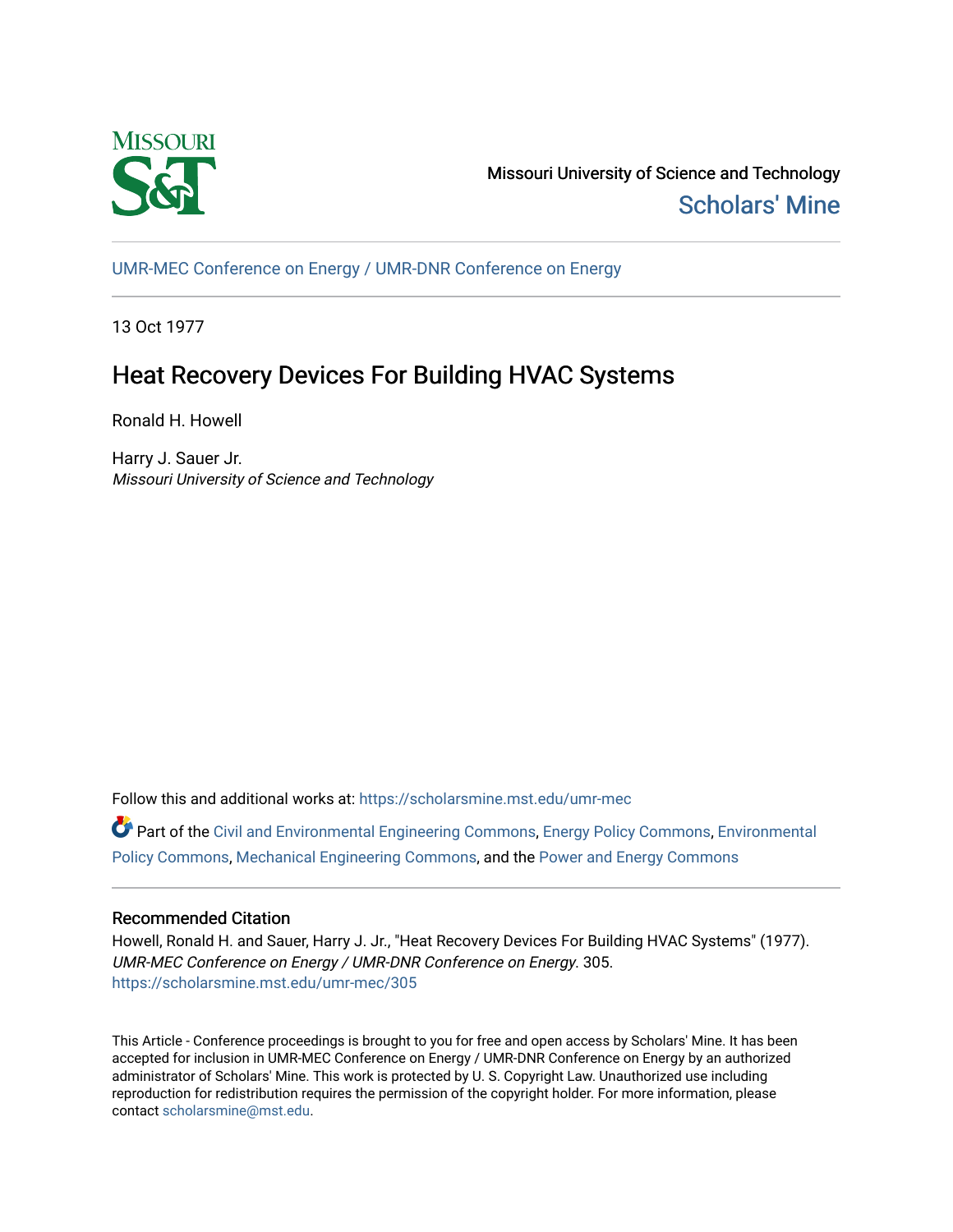#### HEAT RECOVERY DEVICES FOR BUILDING HVAC SYSTEMS

Ronald H. Howell and Harry J. Sauer, Jr. Professors Department of Mechanical and Aerospace Engineering University of Missouri - Rolla Rolla, Missouri

## Abstract

The opportunities and advantages of air-to-air heat recovery are described. The five basic types (rotary regenerative, coil loop run around, open run-around, heat pipe, and plate type) are described and their typical performance is presented. The potential savings in operating costs as well as initial equipment costs for common applications are presented.

## 1. INTRODUCTION

There is no doubt that our nation faces an energy crisis. Whether contrived or not there is a fuel shortage. If nothing is done soon to reduce our shameful waste of energy, the affluence of every American who lives through the next decade will be affected substantially.

This recent need and concern for energy conservation has generated a great amount of interest in the energy efficiency of building heating, ventilating, and air conditioning (HVAC) systems. In the past, and still in many cases today, architectural features and construction cost considerations dominated building design. Consequently, from an energy conservation viewpoint, the majority of existing buildings have been designed in such a manner as to require large quantities of energy in their operation. Rising energy costs have resulted in increased concern by owners about energy costs and may result in legislated energy budgets for buildings. This concern has motivated HVAC system designers and equipment manufacturers to consider expanded utilization and more rapid development of air-to-air heat recovery devices.

Heat recovery considerations applicable to building design are quite numerous and, in some cases, extremely complex. In addition innovative concepts are generated

quite frequently. Examples of heat recovery concepts include: air-to-air heat recovery exchangers, double bundle condensers, simultaneous heat pumps, air cooled condenser heat recovery, and condenser heat storage systems. This paper deals only with the air-to-air heat recovery exchanger concept.

Air-to-air heat recovery devices are a very important consideration for energy conservation since they can be used for new construction as well as in retrofit projects. This is not always the case with many of the other types of heat recovery concepts which involve changes in the major HVAC components as well as in the basic system design. In many cases, the addition of air-to-air heat recovery heat exchangers can be made with a minimal amount of building changes and/or system alterations.

2. OPPORTUNITIES FOR HEAT RECOVERY

At this point, it is necessary to say a few words about the interaction of these airto-air energy recovery systems with conventional types of HVAC systems. A few examples of several HVAC systems are shown in Figures 1, 2, and 3.

Although these systems can be seen to **dif**fer substantially from one another in **the** method of meeting the needs for the **spaces** to be conditioned, they all have at **least** one feature in common. Exhaust **air is**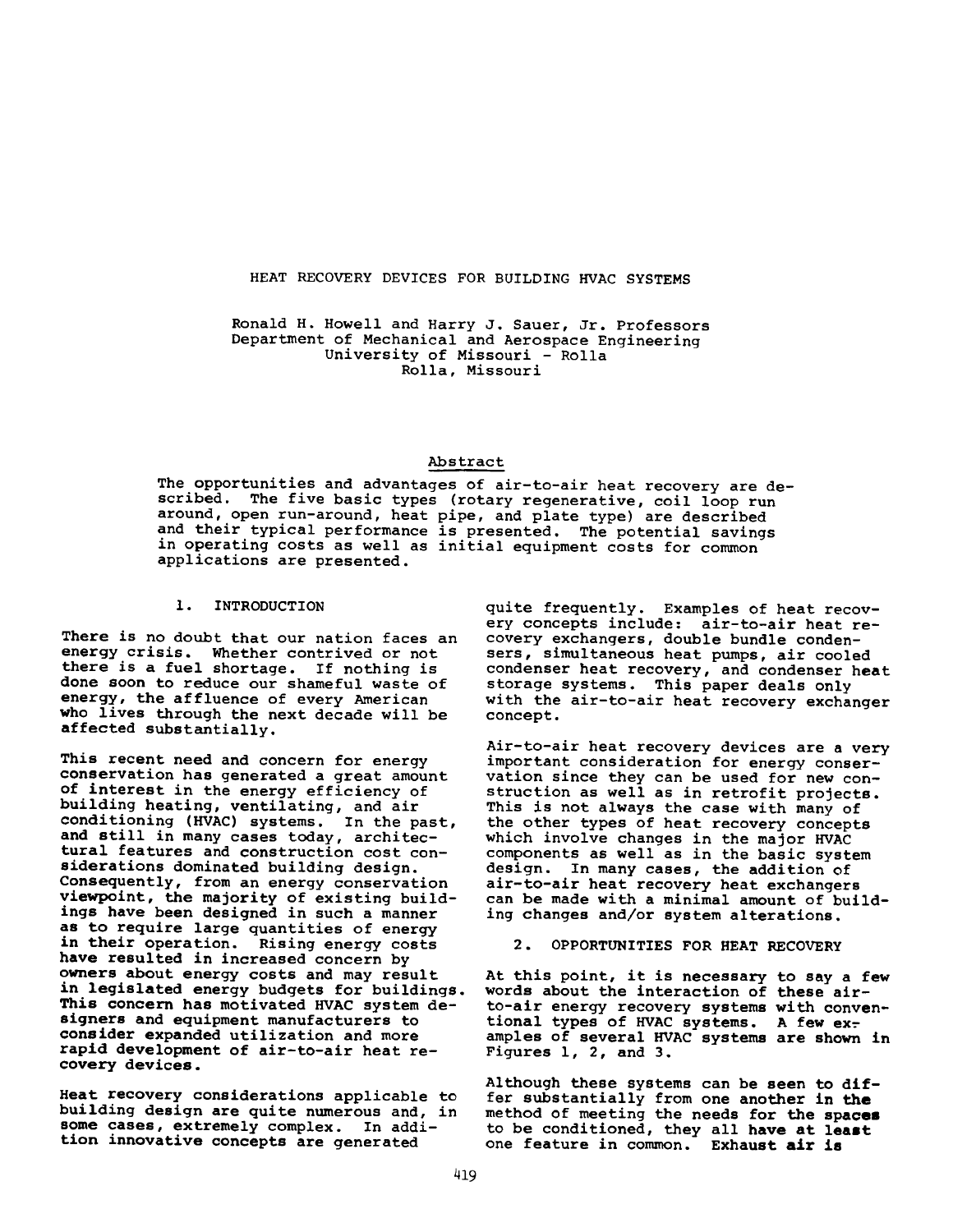

Figure 1 Double Duct or Multi-Zone System



Figure 2 Single Zone Reheat System

dumped to the outside in order to make room be maintained. As shown in Figure 4, an for outside ventilation air. The exhaust air is close to the desired comfort conditions, whereas the incoming outside air maybe far from the desired conditions of humidity and temperature. During the summer **the** ventilation air can be hot and **humid** while the winter months it can be **cold and dry.** Treatment of this outside **air is a must if** comfort conditions are to

air-to-air heat exchanger can be inserted in the system for pretreatment of the ventilation air using the discharged exhaust air.

## 3. AIR-TO-AIR HEAT RECOVERY DEVICES

There are at least five different types of air-to-air heat recovery exchangers com-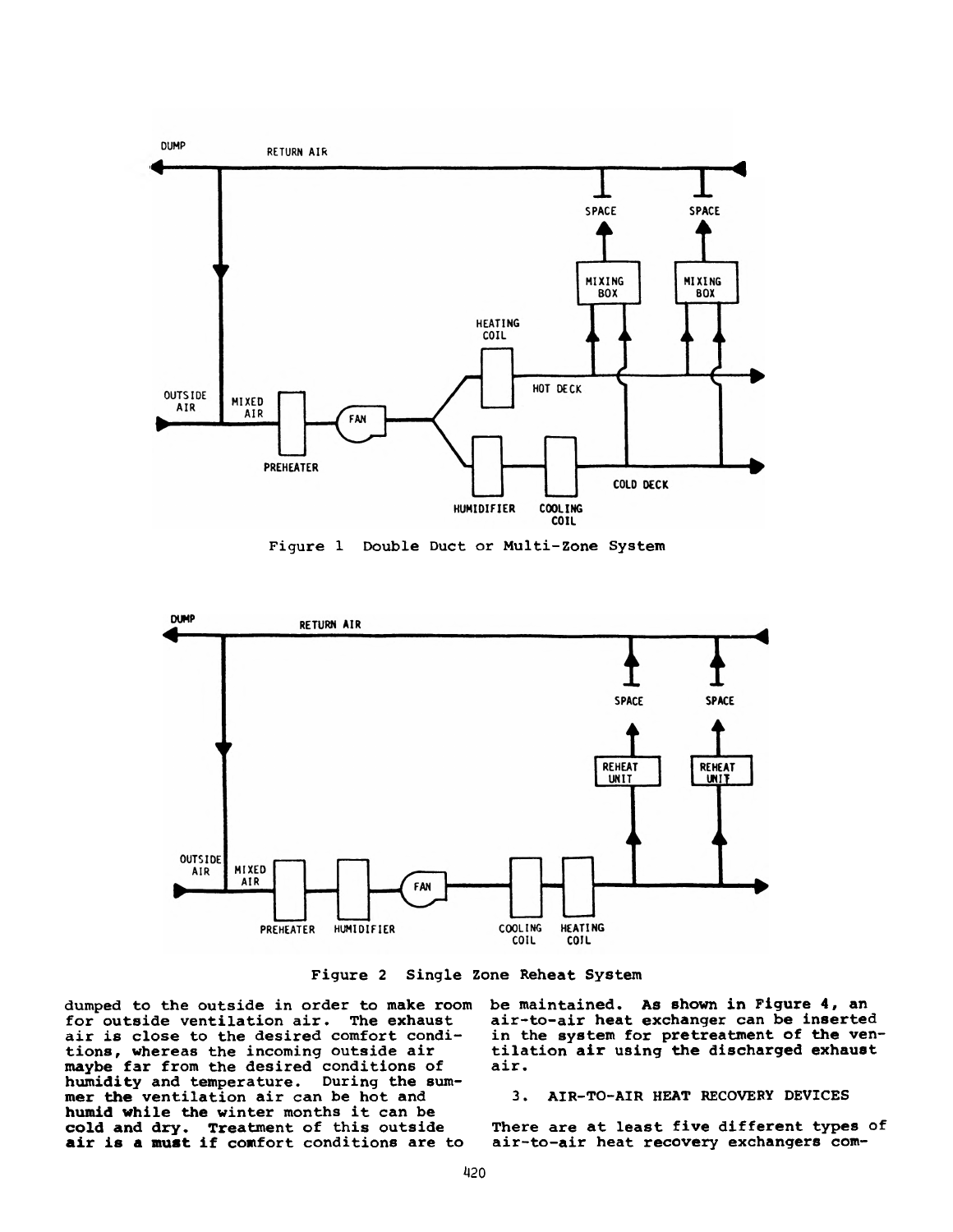

Figure 3 Variable Volume System



Figure 4 Addition of Energy Recovery System to an HVAC System

mercially available for HVAC applications. These types are commonly identified as: rotary, coil loop run-around, open runaround, heat pipe, and plate type. There are many commercially available units of each type as well as hybrid modifications of some of the basic unit types.

The five basic types of units and their individual features are shown in Figure 5 and briefly described in the following paragraphs.

A rotary air-to-air regenerative heat exchanger (commonly called a heat wheel) is a mechanically revolving cylinder composed of an air permeable material having a large surface area exposed to the air. As the cylinder is rotated it is alternately heated and cooled by the two air streams passing through the unit. If the transfer of latent heat is desired, the wheel media is treated to make it hygroscopic. Some cross contamination can exist between the supply and exhaust streams but the purge section minimizes the mixing of the two streams. The unit does require a drive unit and can use the speed of the drive to control frosting conditions as well as supply air<br>temperature. The supply and exhaust air The supply and exhaust air streams have to be brought together in order to use the rotary type of heat recovery device.

The coil loop run-around type uses standard extended surface, finned-tube water coils with a circulation pump. Sensible heat only is transferred between the air streams by alternately heating and cooling the circulated fluid (usually an anti-freeze solution) . There is no cross-contamination of the air streams and frost control and supply air temperature control is usually accomplished with a three-way control valve. The supply and exhaust air streams do not have to be brought together since the circulating fluid can be piped to each heat exchanger.

The open run-around type is a sensible and latent heat transfer system in which the energy transfer between air streams is accomplished by alternately contacting the supply and exhaust air streams with a hy-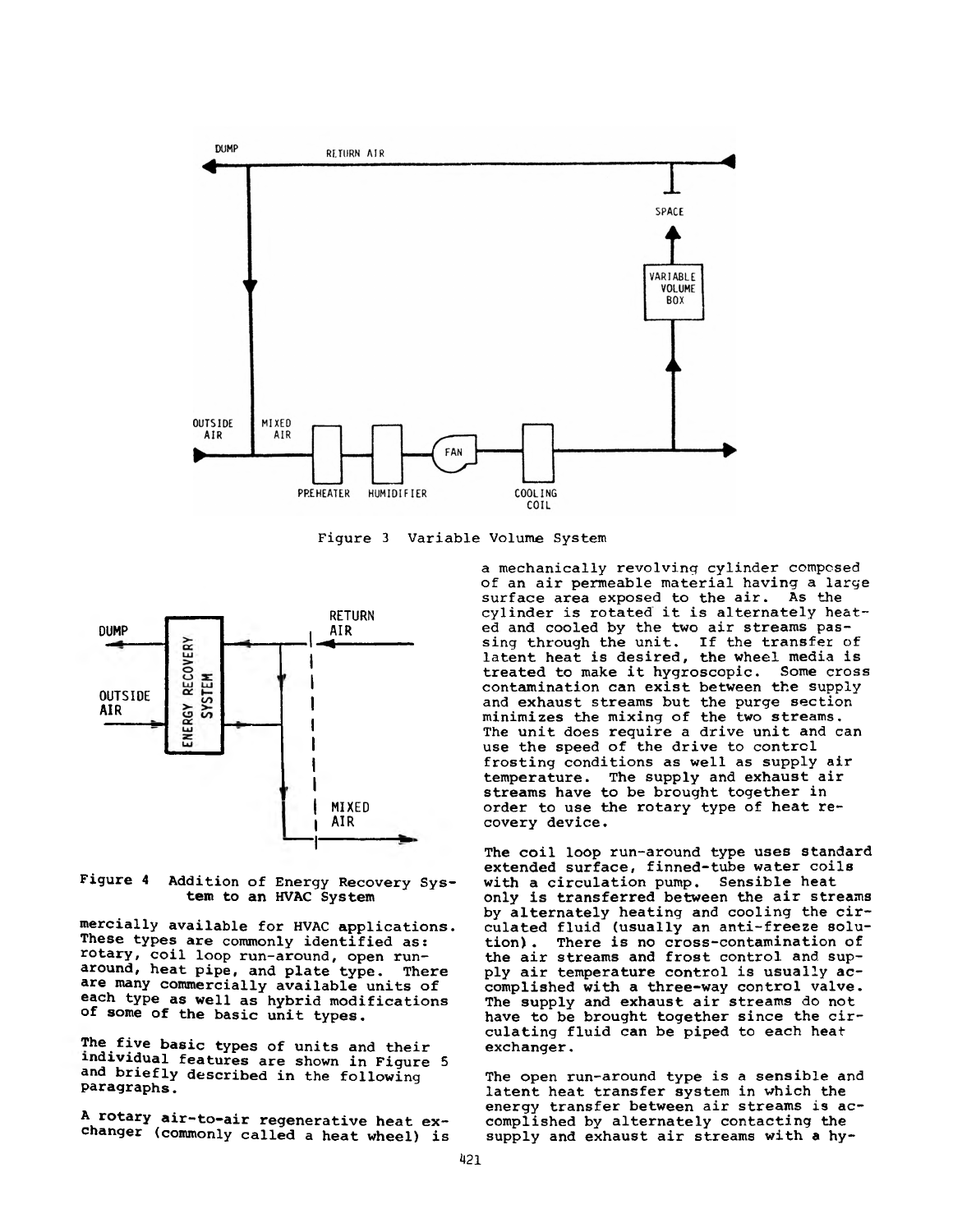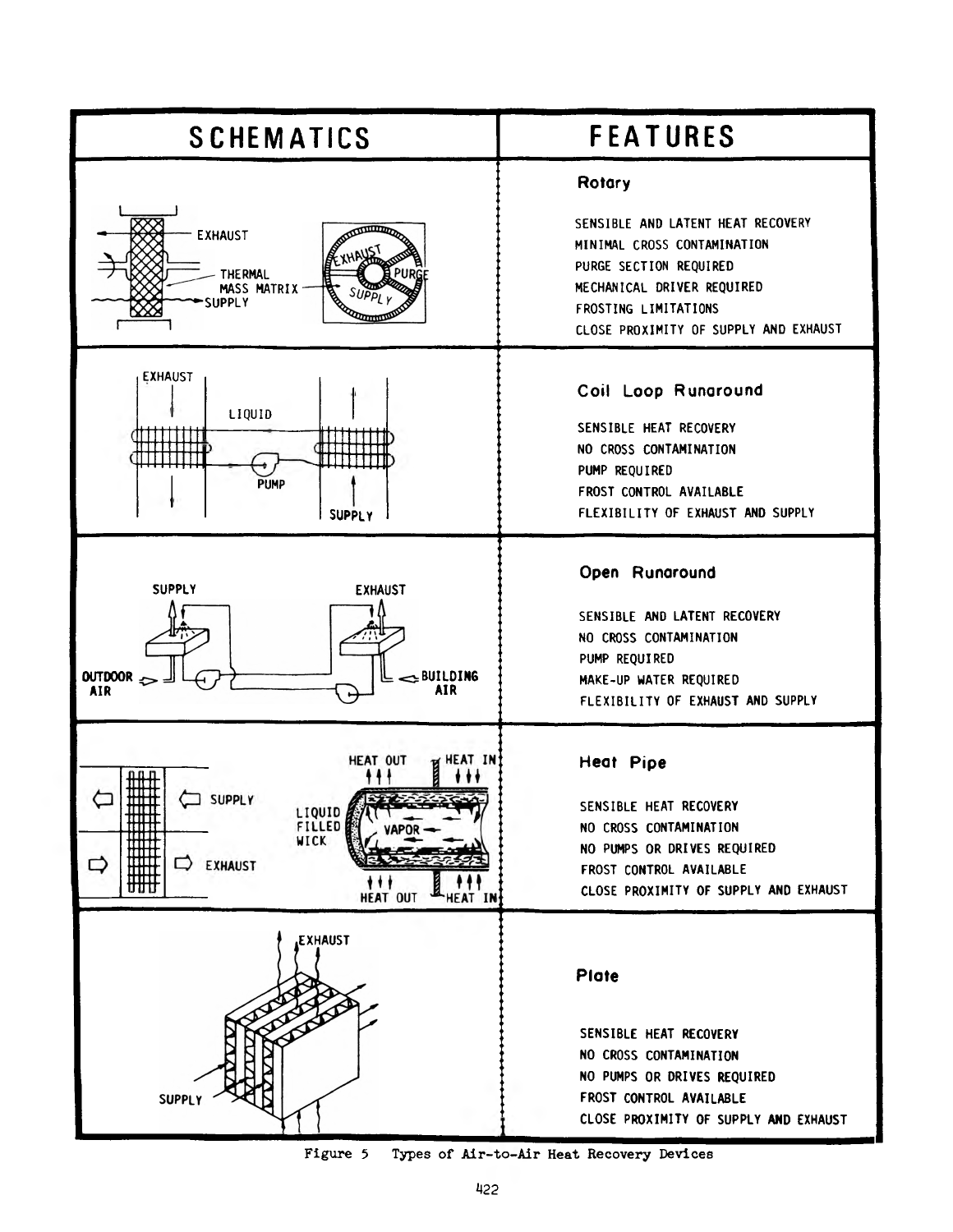groscopic liquid. The solution is usually a salt solution such as lithium chloride The solution is continuously transported between the supply and exhaust air towers and transports both heat and moisture from one air stream to another. Frosting is not a problem and the control of the supply air temperature is usually accomplished by solution heaters and three-way control valves. Make-up water must be piped to the unit in order to control the solution concentration. The supply and exhaust air streams do not have to be brought together.

The heat pipe type of recovery unit is in appearance like a dehumidification coil with a partition separating the face into two equal sections. The supply air flows through one side of the heat exchanger while the exhaust air flows counterflow through the other side of the heat exchanger. The unit is composed of a set of finned tubes which are sealed at each end. Those tubes are the heat pipes (see Figure 5). Each heat pipe consists of the outer tube, a wick material and a working fluid (R-12 is common). When heat is applied at one end evaporation of the working fluid occurs and the vapor flows to the cold end where it is condensed. The condensed working fluid is then transported by capillary action to the warm end where the cycle is completed. This arrangement is depicted in Figure 5. The heat pipe type of unit recovers sensible heat only and it has no cross contamination. No auxiliary pumps or drives are necessary and frost and temperature control can be accomplished with tilting at the unit or by-passing<br>air around a portion of the unit. Heat air around a portion of the unit. pipe devices require that the supply and exhaust air streams be brought together.

The plate type air-to-air heat recovery devices contain fixed surfaces for sensible heat transfer and may be made of metal, plastic, or composition fiber materials. Normally, the supply and exhaust air streams are cross-flow or counterflow and there is no contamination of the two air streams. No auxiliary pumps or drives are necessary and frost and temperature control can be accomplished with by-pass of the air streams. Plate type devices require that the supply and exhaust air streams be brought together.

> 4. EFFECTIVENESS OF AIR-TO-AIR HEAT RECOVERY DEVICES

For a number of years air-to-air heat exchangers have been rated by using a term called efficiency. In applications where the exhaust air mass flow is less than the supply air mass flow the efficiency expression leads to an erroneous criteria of performance .

The effectiveness is defined as the ratio of the actual heat transfer to the thermodynamically limited maximum heat transfer in a counter-flow heat exchanger with infinite transfer area. A schematic diagram of an air-to-air heat recovery exchanger is shown in Figure 6.



Figure 6 Schematic diagram of air-to-air heat recovery exchanger

Effectiveness is defined by

$$
\eta = \frac{W_{s}(X_1 - X_2)}{W_{\min}(X_1 - X_3)}
$$
(1)

where

- n = sensible, latent, or total heat effectiveness
- $X = dry$ -bulb temperature, humidity ratio, or enthalpy respectively
- $W_{\rm g}$  = mass flow rate of supply air
- $W_{\alpha}$  = mass flow rate of exhaust air

$$
W_{min} = \text{minimum value of } W_{s} \text{ or } W_{e}
$$

Efficiency would be evaluated as

$$
e = \frac{x_1 - x_2}{x_1 - x_3}
$$
 (2)

where

## e = sensible, latent or total efficiency

The use of effectiveness can accomodate sensible as well as total heat transfer devices. In addition, it properly accounts , for unequal mass flow rates through the two sides of the heat exchanger device. For the case of equal air flows, the terms effectiveness and efficiency are identical.

## 5. TYPICAL PERFORMANCE RESULTS

The five basic types of air-to-air heat recovery devices will exhibit similar performance trends; however, their quantitative results can be quite different. Figure 7 depicts typical variations in effectiveness for unequal flow rates between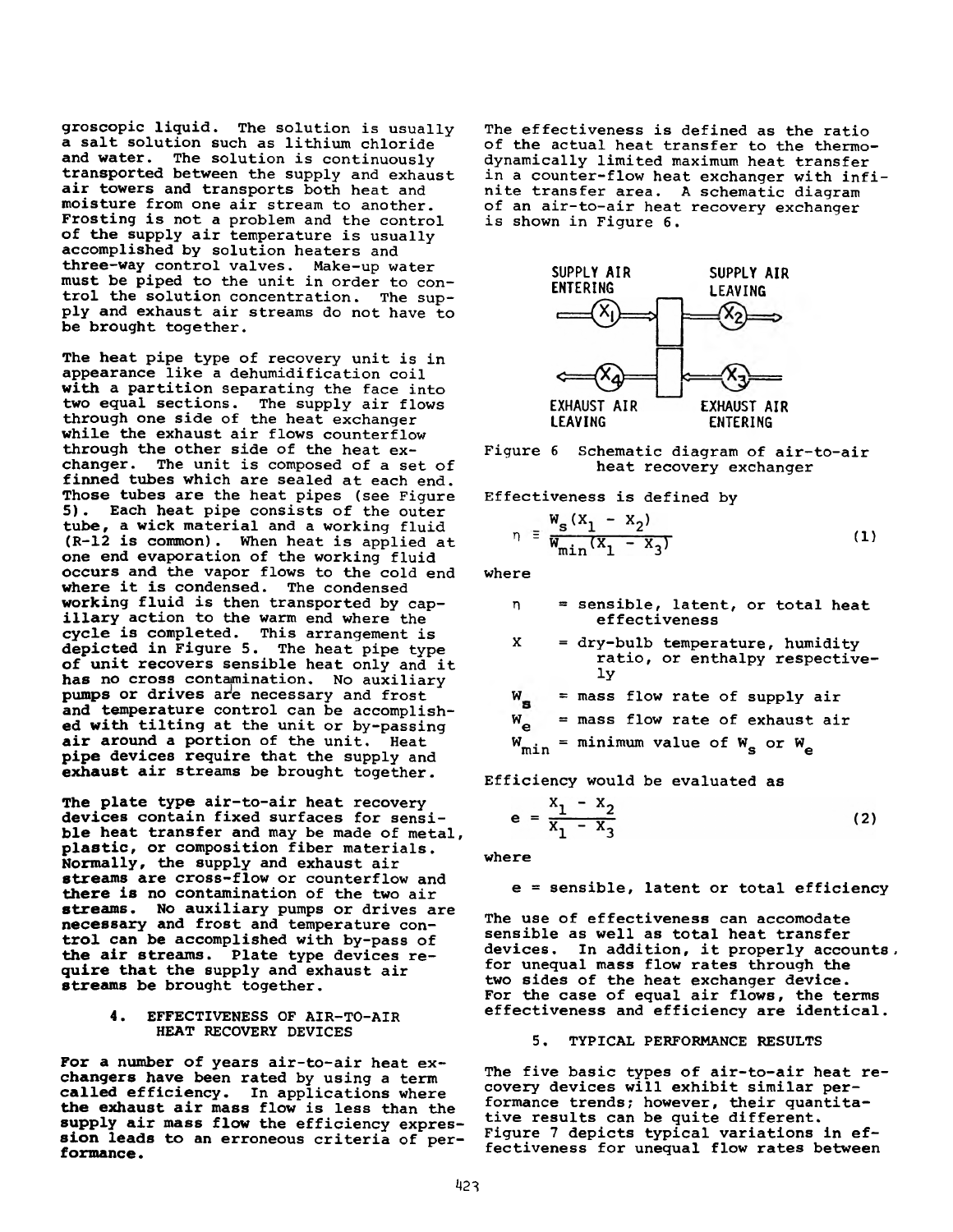the exhaust and supply sides for an airto-air heat exchanger. Also shown in Figure 7 is how a reduction in flow rate can increase the effectiveness.



Figure 7 Typical Effectiveness Variation for Unequal Flows

In Figure 8 the typical variation of effectiveness with face velocity is shown. The benefits of low air velocities are very evident in the quantitative value for the heat recovery effectiveness. Also shown in Figure 8 is the pressure drop which would occur for the heat recovery<br>device. This additional pressure loss This additional pressure loss in the system due to the heat recovery device is an additional expense which must be borne by the heat recovery system.



Figure 8 Pressure Drop and Effectiveness for a Heat Recovery Device

## 6. POTENTIAL SAVINGS

With the recent developments in air-to-air heat recovery exchangers, an energy recovery system should be considered not only in the design of new buildings but also for retrofit in existing buildings. However, fuel savings would be augmented by equipment savings if the heat recovery unit is installed when the building is built or when a new air-conditioning system is installed.

As a preheater of supply air, these energy recovery devices can typically recover 60%<br>of the energy in the exhaust air. Exhaust of the energy in the exhaust air. air at a temperature of 70°F could preheat supply air from 0°F to 42°F. As a precooler in the air conditioning system, the exchanger could reduce the temperature of supply air from 95°F to 80 °F given the same efficiency and an exhaust air temperature of 70°F.

In a recent publication [1] the authors presented the energy savings potential of HVAC air-to-air heat recovery exchangers. These savings were evaluated using the AXCESS-UMR Energy Analysis Program for a typical two-story office building located in St. Louis, Missouri. The building had a reheat type of HVAC system. The exterior zones of this test building were analyzed separately in order to illustrate the greater potential for heat recovery for heating only situations. During the winter months cooling is not usually needed in the exterior zones of this building and therefore a significant quantity of reheat is needed for the exterior zones. In addition, with the reheat type terminal HVAC system, very seldom can the heat recovery system operate at maximum efficiency without over-recovery. The exterior zones were analyzed using the simulation for a heating and ventilating system. This system itself has no cooling provisions and would be inoperative during the summer season.

The percent of annual energy savings for the complete building as a function of the heat recovery device efficiency is shown in Figure 9. For 50% outside ventilation air up to 6% annual savings can be realized.

For the exterior zones only the potential for energy savings is much greater. These results are summarized in Figure 10. For 50% ventilation air up to 85% annual sav\* ings can be realized.

Since the use of an air-to-air heat recovery exchanger will save some energy which might be discarded, it will allow the installation of smaller heating and cooling equipment. As an example, the percent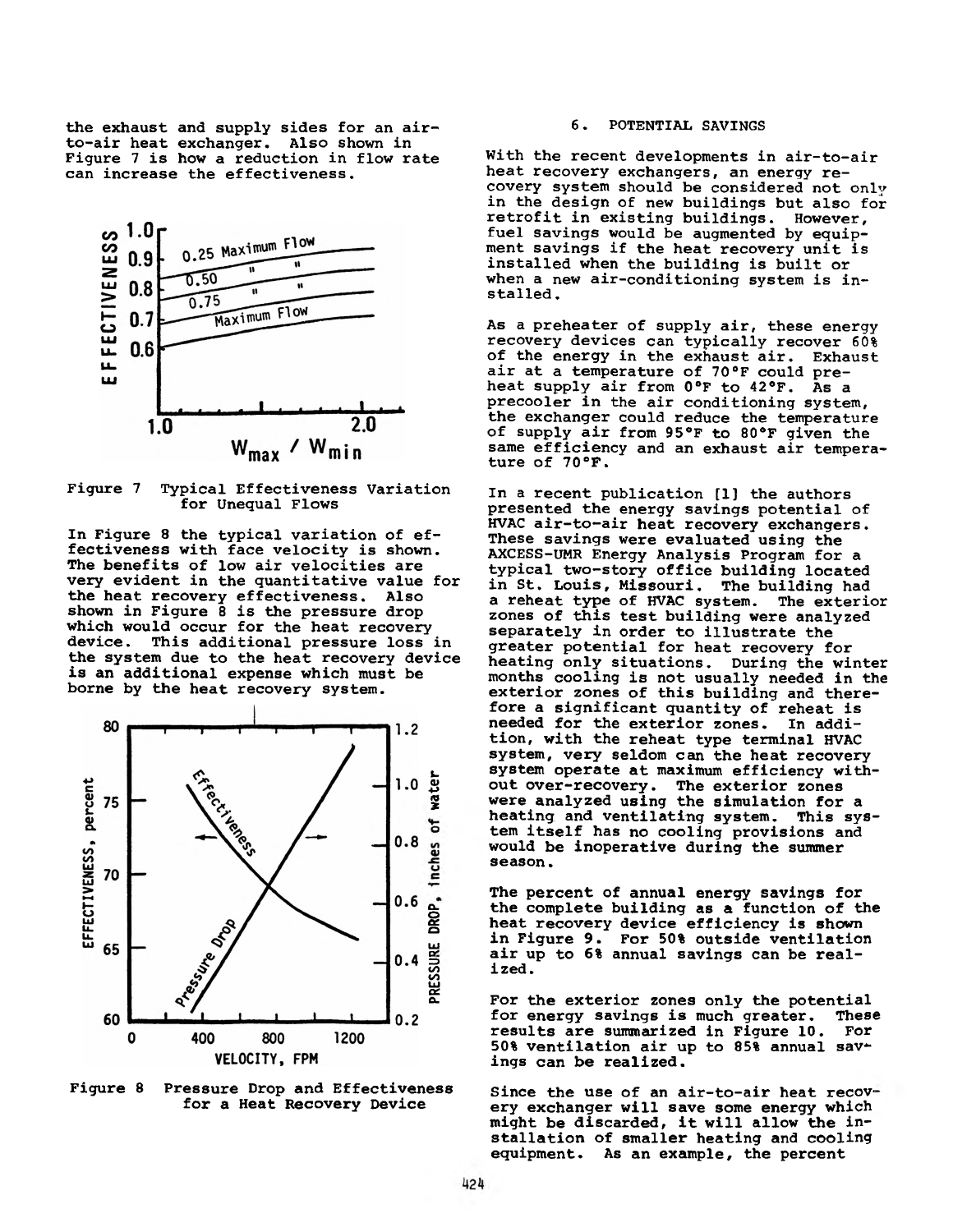

**EFFECTIVENESS,0/0**

Figure 9 Annual Energy Savings for Complete Building

100



Figure 11 Savings in boiler size with energy recovery

Similar results are given in Figure 12 for the exterior zones only in the building. In all cases the base size was for the case without a heat recovery device.



Figure 10 Annual heating energy savings for exterior zones



Figure 12 Savings in boiler size for exterior zones with heat recovery